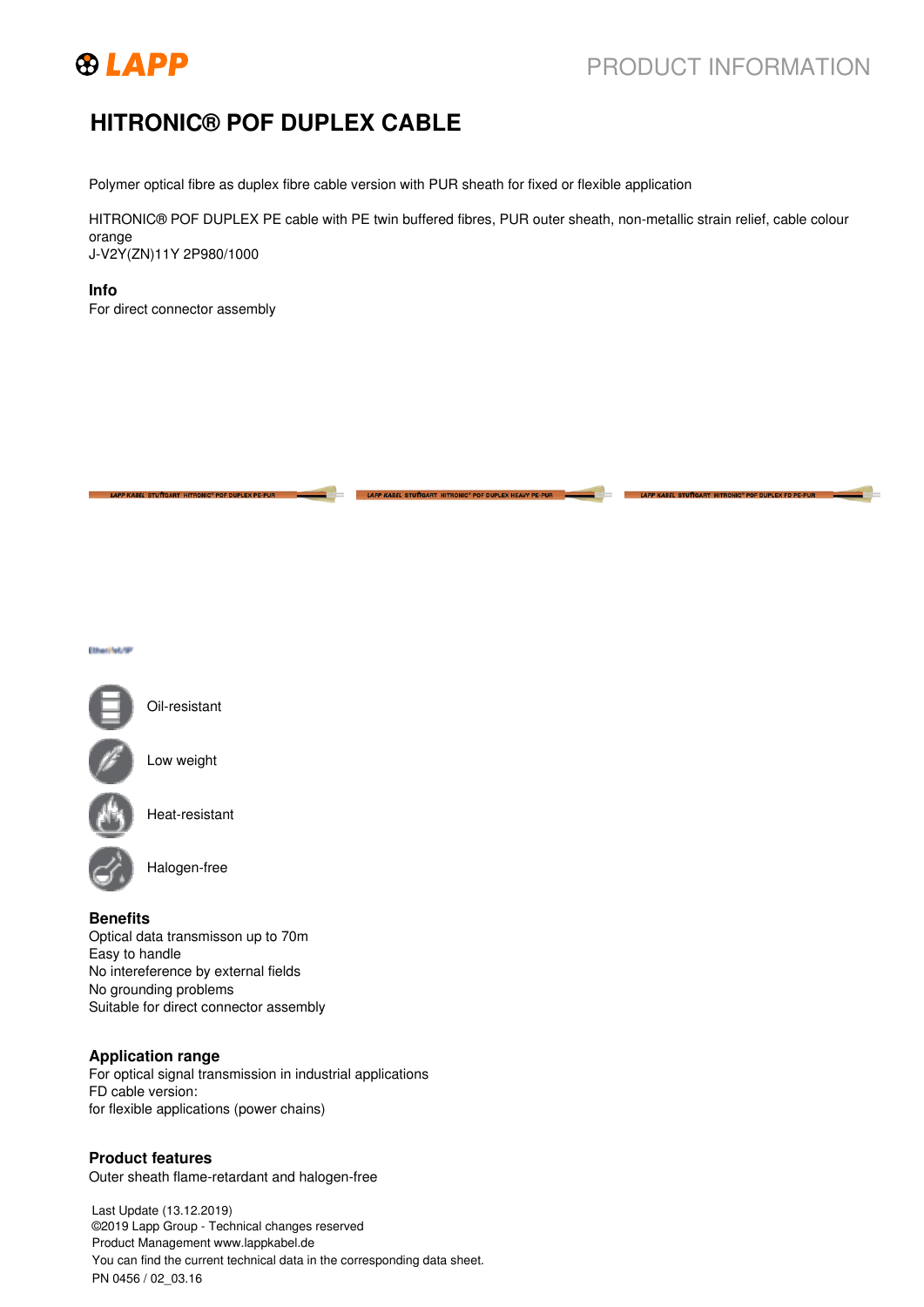

# **HITRONIC® POF DUPLEX CABLE**

Resistant to abrasion, oil, microbes and hydrolysis Adhesion-free FD cable version: 5.000.000 bending cycles

### **Product Make-up**

Polymer Optical Fibre (POF) PE buffer tube Fibre colour coding: black, orange Aramid yarns as strain relief PUR outer sheath, orange (RAL 2003)

## **Technical Data**

Classification ETIM 5: ETIM 5.0 Class-ID: EC000034 ETIM 5.0 Class-Description: Fibre optic cable Classification ETIM 6: ETIM 6.0 Class-ID: EC000034 ETIM 6.0 Class-Description: Fibre optic cable Dimensions: Buffered fibre: 2.2 mm Cable: see table Core identification code: Black, orange Fibre type: 2x POF - P980/1000 Standard designation: J-V2Y(ZN)11Y Optical fibre type: Core material: PMMA Cladding material: fluoropolymers Permissible bending radius: ≥ 10 x outer diameter Permissible tensile force: Fixed installation: 100 N (PE-PUR), 130 N (Heavy PE-PUR) Short-term: 400 N Temperature range:  $\blacksquare$  Operation: -40°C to +7 °C (FD: -20°C to +70°C) Installation: -10°C to +50°C

### **Note**

Unless specified otherwise, the shown product values are nominal values. Detailed values (e.g. tolerances) are available upon request.

Please find our standard lengths at: www.lappkabel.de/en/cable-standardlengths Photographs and graphics are not to scale and do not represent detailed images of the respective products. Prices are net prices without VAT and surcharges. Sale to business customers only.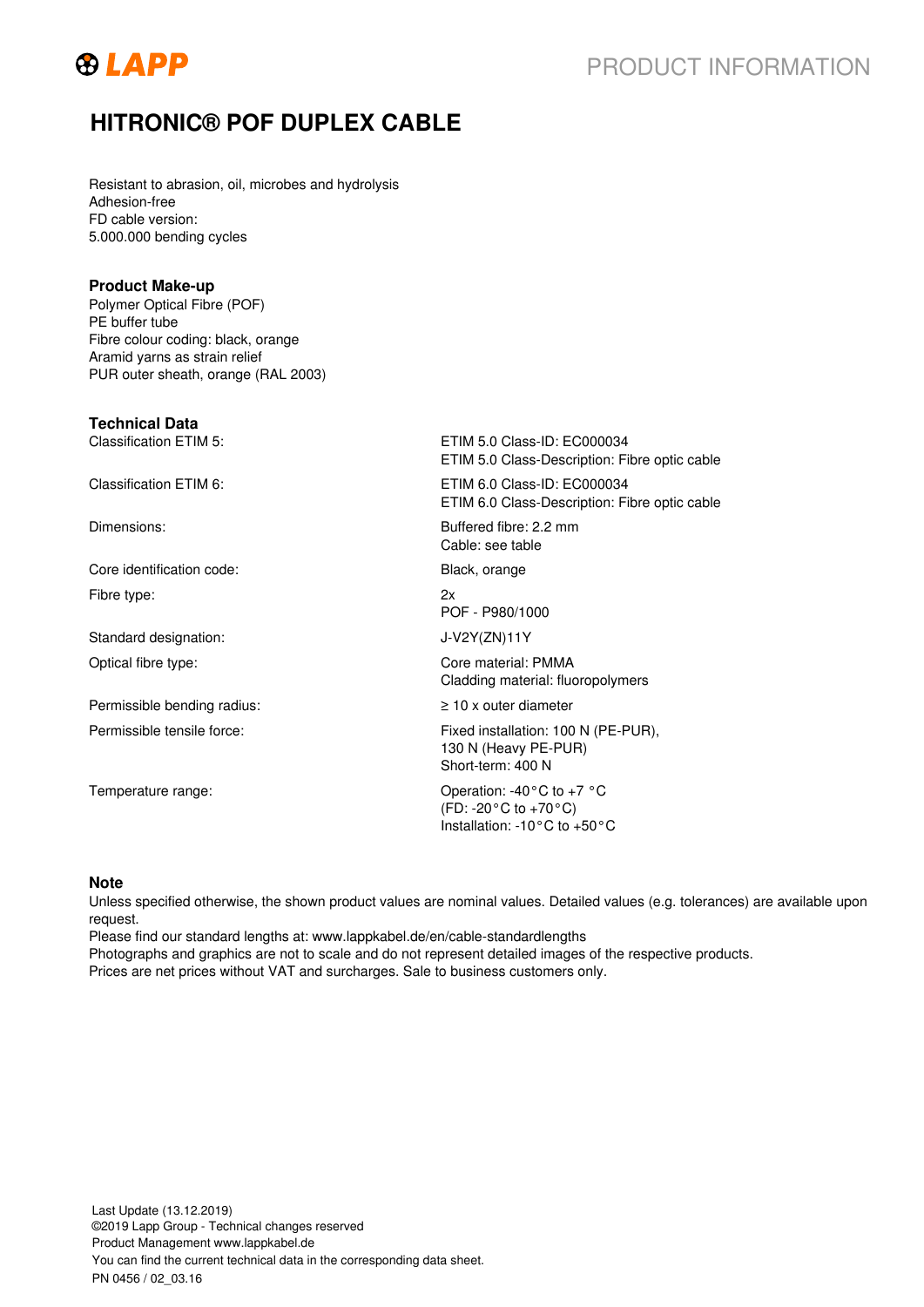| −<br>äst          | Article number                                             | Article designation                       | Fibre type    | Number of fibres | Outer diameter [mm] | Weight (kg/km) |  |  |
|-------------------|------------------------------------------------------------|-------------------------------------------|---------------|------------------|---------------------|----------------|--|--|
| C                 | HITRONIC® POF DUPLEX PE-PUR                                |                                           |               |                  |                     |                |  |  |
| pdate<br>≘        | 28020002                                                   | <b>HITRONIC® POF DUPLEX</b><br>IPE-PUR    | 1980/1000 POF |                  | 5.5                 | 27             |  |  |
| ω<br>∸            | HITRONIC® POF DUPLEX HEAVY PE-PUR                          |                                           |               |                  |                     |                |  |  |
| N<br>Ö,<br>Ļ<br>ٯ | 28030002                                                   | HITRONIC® POF DUPLEX<br>IHEAVY PE-PUR     | 1980/1000 POF |                  |                     | 57             |  |  |
|                   | HITRONIC® POF DUPLEX FD PE-PUR for draig chain application |                                           |               |                  |                     |                |  |  |
|                   | 28320002                                                   | <b>HITRONIC® POF DUPLEX</b><br>IFD PE-PUR | 1980/1000 POF |                  |                     | 30             |  |  |

# **HITRONIC® POF DUPLEX CABLE HITRONIC® POF DUPLEX CABLE**

**GAAL®**